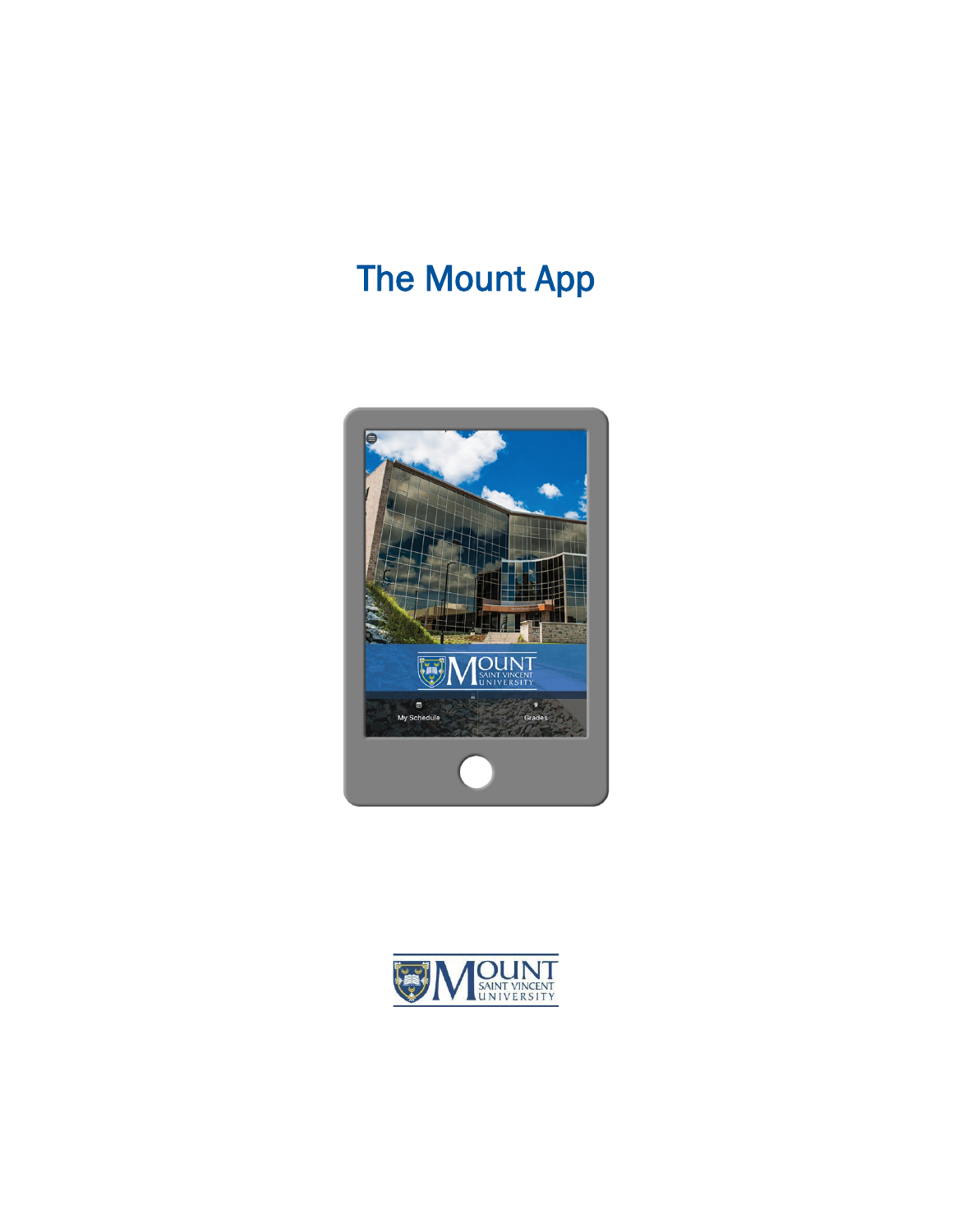# What is the Mount App?

The Mount App is the new mobile app for Mount students and faculty. It's free and available for Apple and Android devices.

# Will it work on my device?

The Mount App will work on:

Android devices running 4.3 version or

later

Apple devices running iOS 9.0 or later.

# How do I get the Mount App?

On your device's app store search for **Ellucian** GO.



After installing the app on your device, tap the icon to open the app.

 $\alpha$ 

Tap *Choose University* and enter MSVU or scroll through the list of schools and select Mount Saint Vincent University.

### **e** Choose University

Once you have selected the Mount as your university, it will always open as your home screen for the app.

# Sign In

Most features of The Mount App are available without signing in.



The lock icon indicates that you must Sign In.

### My Schedule, Grades, and Moodle

Use your **username** to sign into My Schedule, Grades, and Moodle.

Your username is typically the first letter of your First Name and your full Last Name. For example, Monty Mystic is mmystic.

*Note: There may be a number added to the end of your username. For example, mmystic2*

### myMount

Use your Mount email address to log into myMount

# Protect your Information

If you are planning to stay signed in to The Mount App, protect your information by securing your mobile device with a passcode.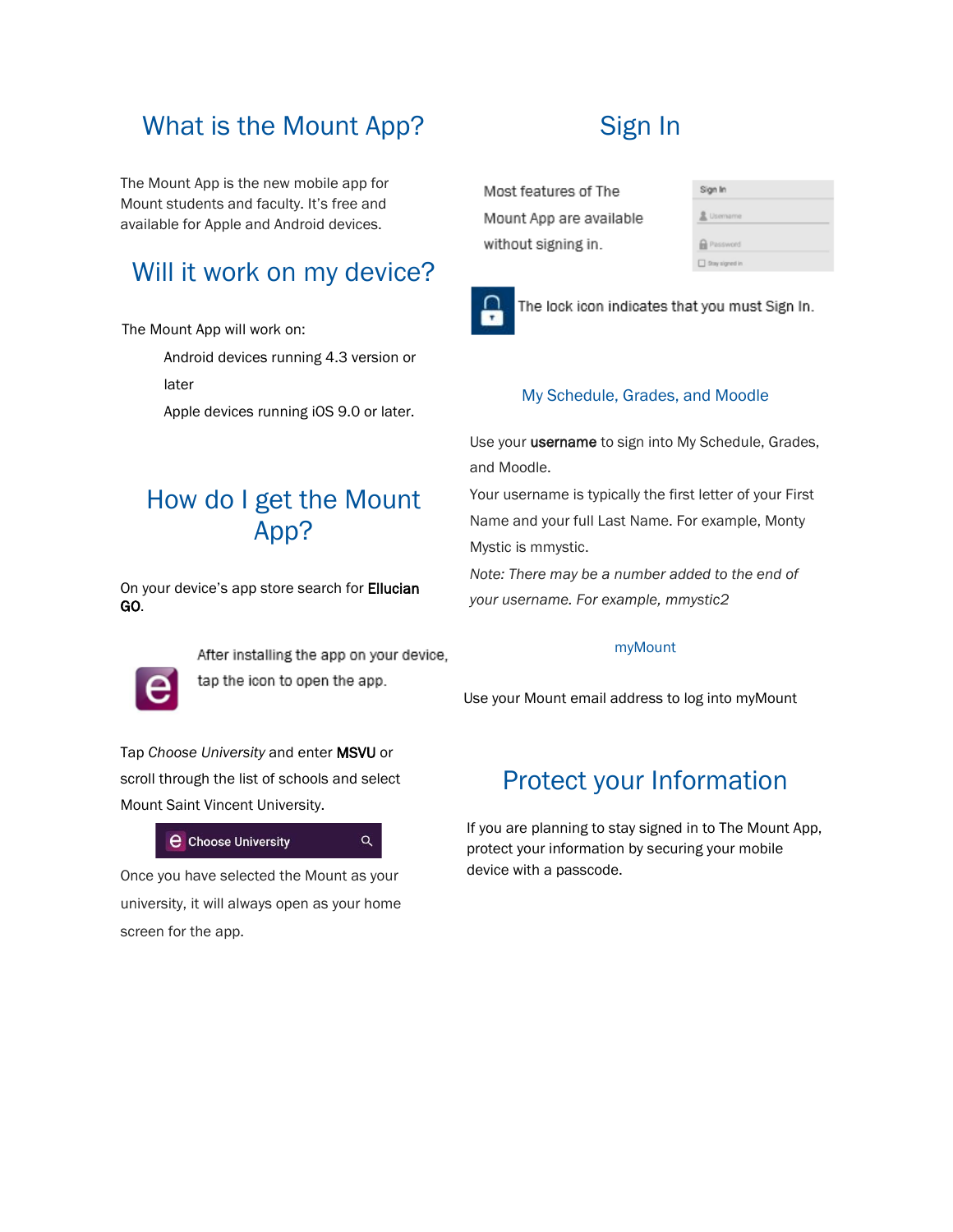## Using the Mount App

Tap the menu icon to display all the app features.



Select My Schedule or Grades to Sign In directly to either app feature.

| $\equiv$               | <b>Daily Schedule</b>                                                     |
|------------------------|---------------------------------------------------------------------------|
|                        | DAILY SCHEDULE FULL SCHEDULE                                              |
|                        | Wed Aug 16, 2017                                                          |
| 930 650                | BUSI^1112-01-Introduction to Business Admin<br>Saton Academic Contro, 502 |
| <b>MA 00.0T</b>        | 9:00 AM 12:00 PM<br>Grades<br>≡ :<br><b>TERMS</b>                         |
| 11.00 AM               |                                                                           |
| 12/30 PM               | 2017 SUMMER II 2017 WINTER<br><b>NON CREDIT TER</b>                       |
| 1:30 PM                | PSYC*1110-18<br>Intro: Psychology as a Science                            |
| $2:20$ PM $-$          | Final Grade<br>$B+$<br>Last Updated: 2017-07-10 3:26 PM                   |
| 3:20 PM -<br>4:10 PM - | RELS*1030-01<br>Western Religious Traditions                              |
| 5:00 PM                | Final Grade<br>Last Updated: 2017-07-24 1:06 PM                           |
| <b>MR 00:0</b>         |                                                                           |

### Features



### Emergency Contact

Get help when you need it.

### My Schedule

Have your class schedule in the palm of your hand.

### Grades

Check your final grades on the go.

#### Academics

Access to myMount and Moodle.

### Important numbers

Easily find all the numbers to services you need.

### Links

Connect to the websites you need, including Library, Student's Union and more.

### Campus Map

Quickly find all the buildings on campus, what is in each location and get directions to get you there.

#### News and Events

Always know what's happening around campus.